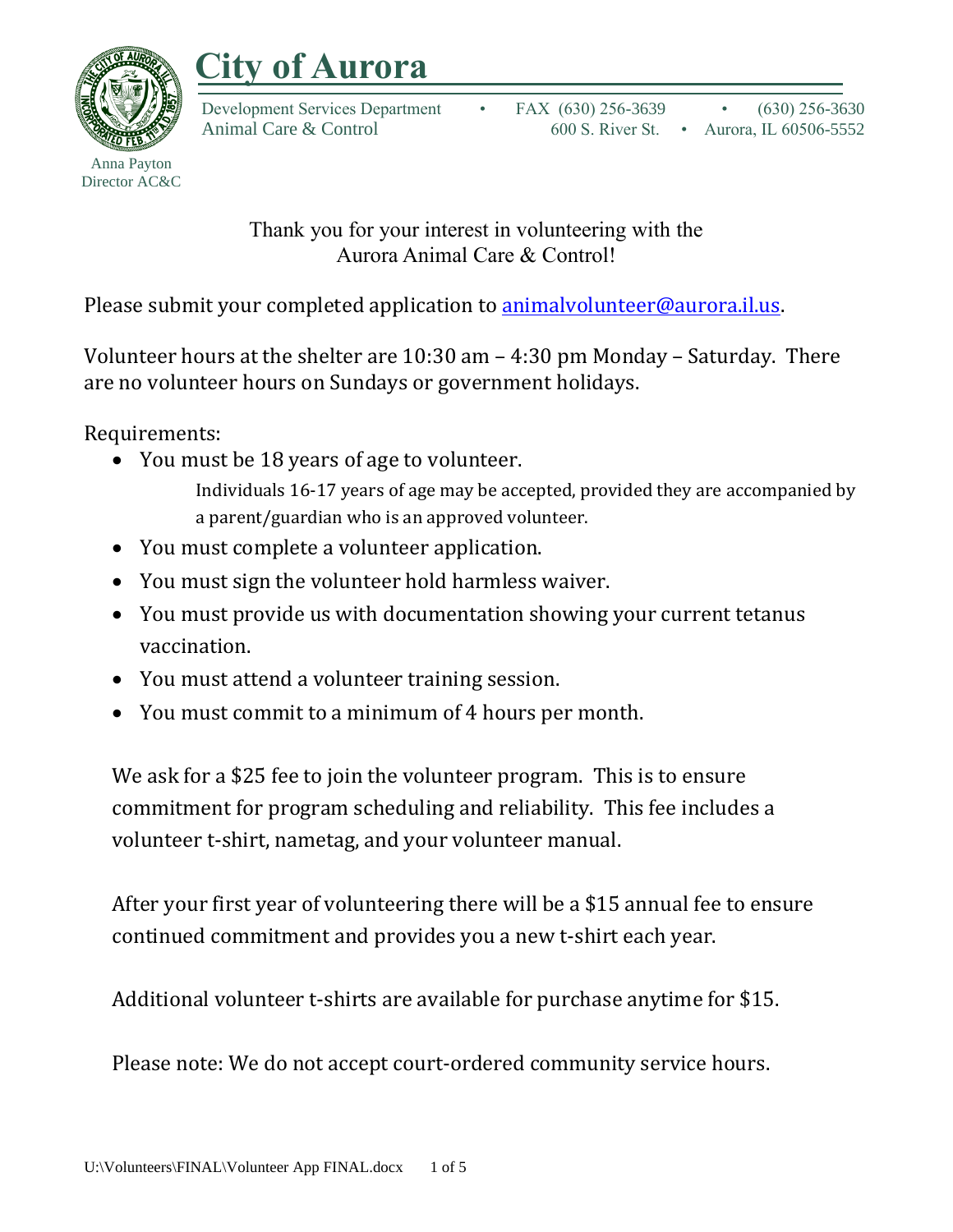

## **City of Aurora**

Development Services Department • FAX (630) 256-3639 • (630) 256-3630 Animal Care & Control 600 S. River St. • Aurora, IL 60506-5552

Anna Payton Director AC&C

### **Volunteer Application**

| <b>Contact Information</b> |  |
|----------------------------|--|
| Name                       |  |
| <b>DOB</b>                 |  |
| <b>Street Address</b>      |  |
| City, State, Zip           |  |
| Home Phone                 |  |
| Work Phone                 |  |
| E-Mail Address             |  |
| T-shirt (unisex) size      |  |
| _______                    |  |

#### **Interests**

Which areas you are interested in volunteering? (Please note, volunteer opportunities are a tiered program.)

- \_\_\_ Adoption Events
- \_\_\_ Cat Adoption Counselor
- \_\_\_ Dog Adoption Counselor
- \_\_\_ Small Animal Adoption Counselor
- \_\_\_ Humane Education
- \_\_\_ Enrichment
- \_\_\_ Foster Program
- \_\_\_ Marketing
- $\Box$  Other:  $\Box$
- \_\_\_ Photography/Video
- \_\_\_ Socialize Cats
- \_\_\_ Socialize Dogs
- \_\_\_ Socialize Small Animals
- \_\_\_ Special Events
- \_\_\_ Transport

#### **Limitations**

Volunteering often requires banding, walking, reaching, and lifting. Are there any medical, physical or other limitations that would affect the type of work you are able to do?

#### **Special Skills or Qualifications**

Summarize your previous experience with animals, special skills and your previous volunteer work experience.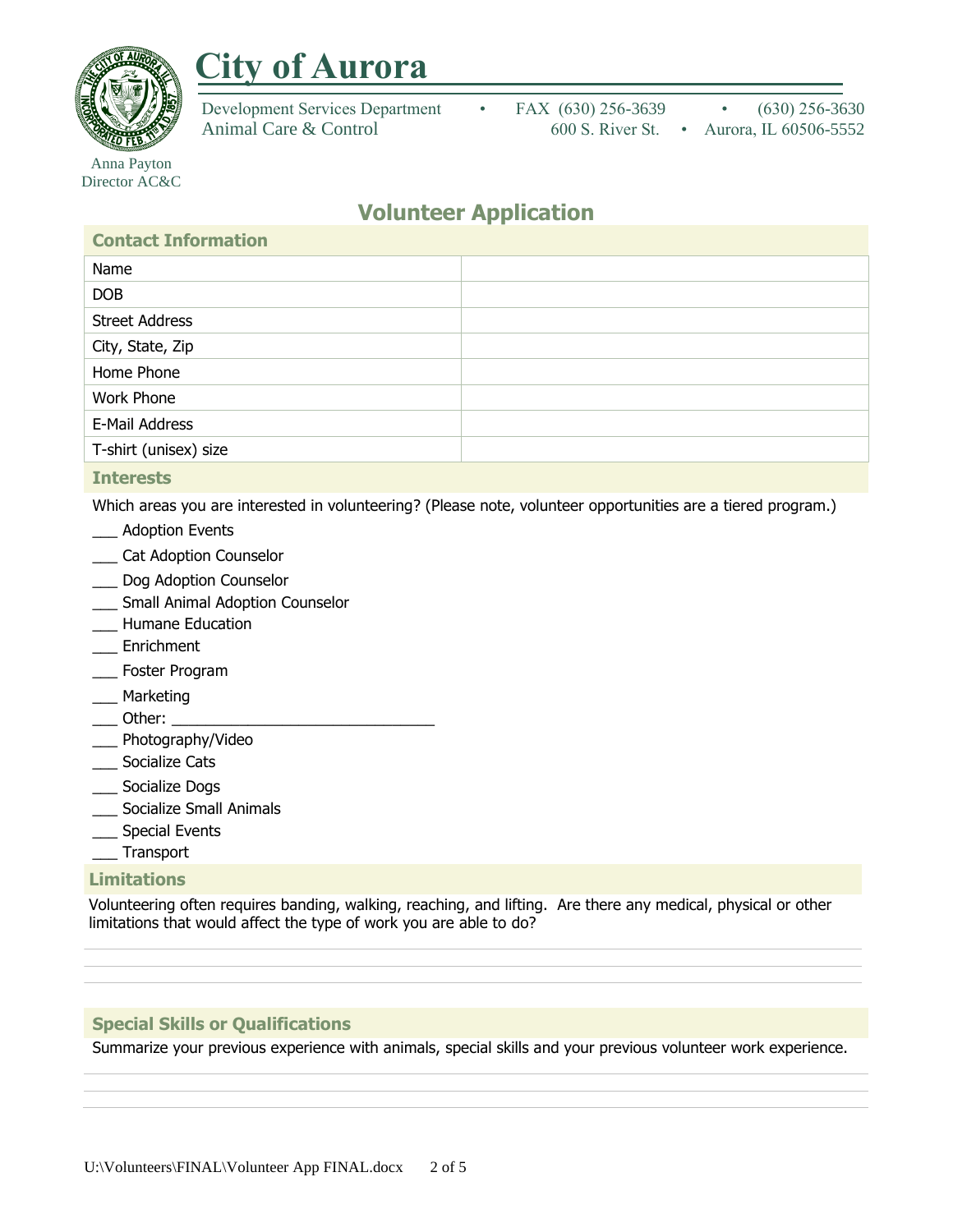# **City of Aurora**



Director AC&C

Development Services Department • FAX (630) 256-3639 • (630) 256-3630 Animal Care & Control 600 S. River St. • Aurora, IL 60506-5552

Aurora Animal Care & Control (AACC) truly appreciate you giving your time and talent in helping us further our work in animal welfare. Anything donated on behalf of AACC becomes the property of AACC. We ask that you obey the following guidelines when you volunteer to assist us in maintained the cleanliness and professionalism that make our organization successful.

- 1. Treat all animals with kindness and respect. AACC uses only positive reinforcement with the dogs and cats in our care. Hitting an animal, using force to make an animal obey, teasing an animal, or harming an animal in any way is forbidden and will lead to immediate termination.
- 2. Dress appropriately wearing only close-toed shoes. Wearing your volunteer t-shirt while you volunteer helps to identify you to the staff and the public.
- 3. Follow the direction of AACC staff. Please direct any questions, concerns, or suggestions to the volunteer coordinator or AACC staff. Treat everyone with respect.
- 4. Animal placement is determined by staff and Director. Volunteers may not contact rescues or other humane organizations without prior approval by the Director.
- 5. When interacting with the public, always treat people kindly. Remember that we must educate, NEVER indoctrinate. It is critical that we provide information and promote open communication and not be judgmental or place our views on someone else.
- 6. While acting as an AACC volunteer, you must support AACC policy.
- 7. If you do not know the answer to a question, refer the individual to a staff member.
- 8. While you are volunteering, family members and friends should not be calling or visiting.
- 9. Notify AACC if you are convicted of a crime. Failure to report could lead to immediate dismissal.
- 10. No volunteer may make statements to the media, including on social media, that may be viewed as representative of the opinions and policies of AACC without prior approval by the Director.
- 11. No volunteer may make statements or actions that could negatively impact AACC, its partners, or the City of Aurora.
- 12. Use of illegal drugs, alcohol, or being intoxicated while on AACC premises or conducting AACC business is strictly prohibited. If you are taking any medications that may impair your ability to perform certain tasks at AACC, please advise the volunteer coordinator.
- 13. While acting in capacity as a volunteer you may not actively promote or solicit for a business or for your own personal gain.
- 14. All volunteers are expected to maintain confidentiality of all personal or privileged information that they may be exposed to while working as a volunteer.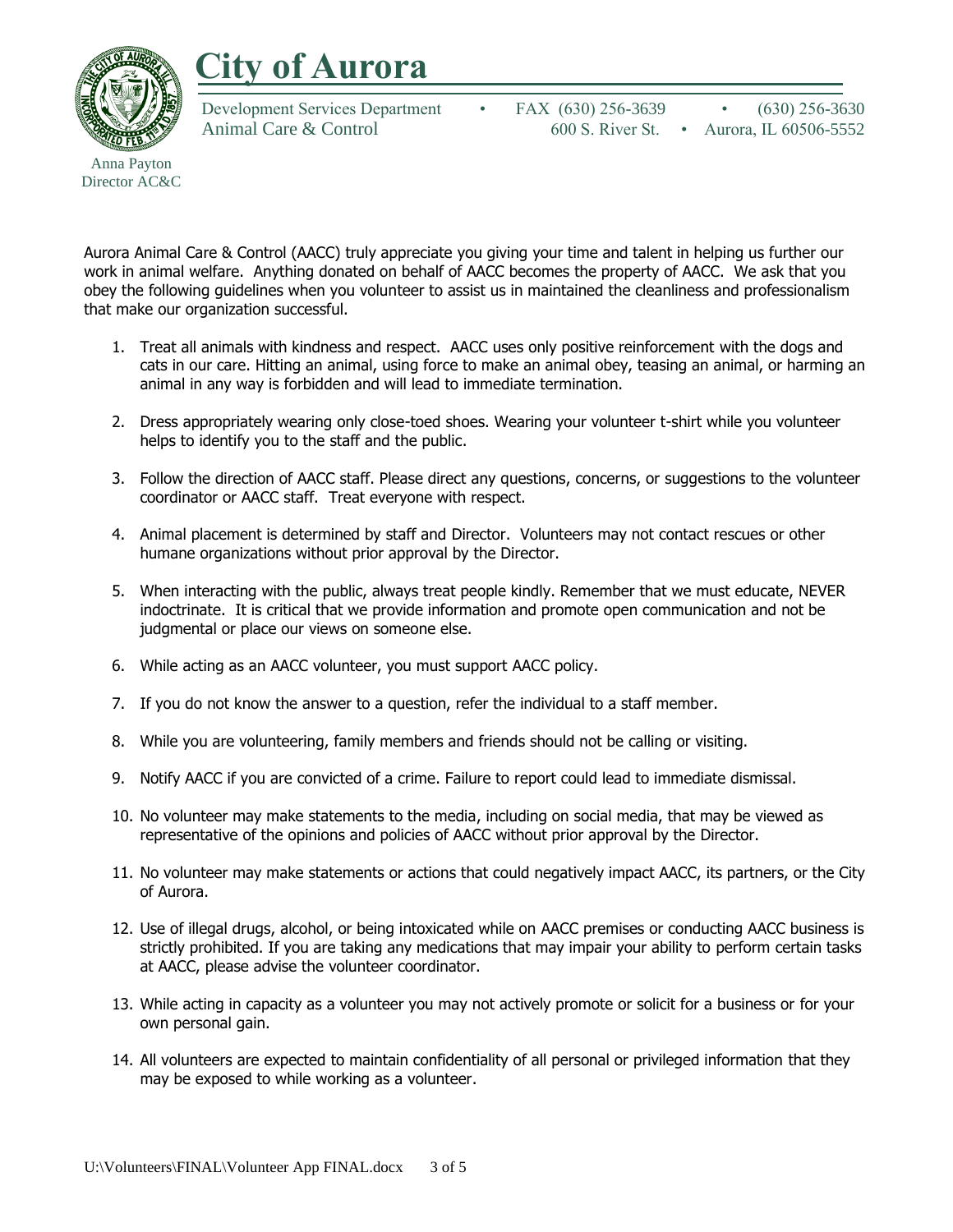

Director AC&C

## **City of Aurora**

Development Services Department • FAX (630) 256-3639 • (630) 256-3630 Animal Care & Control 600 S. River St. • Aurora, IL 60506-5552

### **Tetanus Shot Vaccination Form**

I, \_\_\_\_\_\_\_\_\_\_\_\_\_\_\_\_\_\_\_\_\_\_\_\_\_\_\_\_\_\_\_\_\_\_\_\_, state that my last tetanus shot was received within the last nine years. Alternately, I understand that failure to acquire and remain current on a Tetanus vaccination will jeopardize my volunteer opportunities and hereby agree to provide all current Tetanus vaccination records to the City of Aurora Animal Care & Control.

| Name (printed)                                       |  |
|------------------------------------------------------|--|
| Signature                                            |  |
| Signature (parent/guardian if under 18 years of age) |  |
| Date                                                 |  |

### **Volunteer Release Form**

- 1. I can under the community of the set of the City hereby agree to accept a position as a volunteer at the City of Aurora Animal Care & Control, and in so doing, I agree to comply with all of the polices, rules, and regulations which may be established at any time. I understand that my failure to do so may result in the immediate termination of my volunteer services. I hereby acknowledge that I am not an employee of the City of Aurora or the City of Aurora Animal Care & Control, and that my services are provided strictly on a volunteer basis, without financial compensation of any kind. I hereby acknowledge that my volunteer services may be terminated at any time, and for any reason.
- 2. I recognize that due to the nature of these volunteer services, including but not limited to the handling working in close proximity to animals, there exists a risk of injury including physical harm and/or damage to personal property. All services to be performed by me are done at my own risk. On behalf of myself, my heirs, personal representatives, and executors, I hereby release, discharge, indemnify, and hold harmless the City of Aurora and the City of Aurora Animal Care & Control, and its elected officials, employees, agents, and servants, from any and all claims, causes of action, or demands of any nature or cause, including all claims for any and all damages, injuries, losses, expenses, court costs and attorney's fees incurred by me that are in any way connected or related to my volunteer services,
- 3. I further acknowledge that I am familiar with the requirements of the volunteer program being offered; am capable to perform same; and will support and perform the service required in compliance with the standards and specifications established, and/or approved by the City of Aurora Animal Care & Control. I hereby consent to emergency transportation and medical treatment necessary in the event of injury or illness while serving as a volunteer for the City of Aurora Animal Care & Control Facility. I hereby accept full responsibility for the payment of any emergency transportation costs and expenses, as well as any and all medical bills incurred.